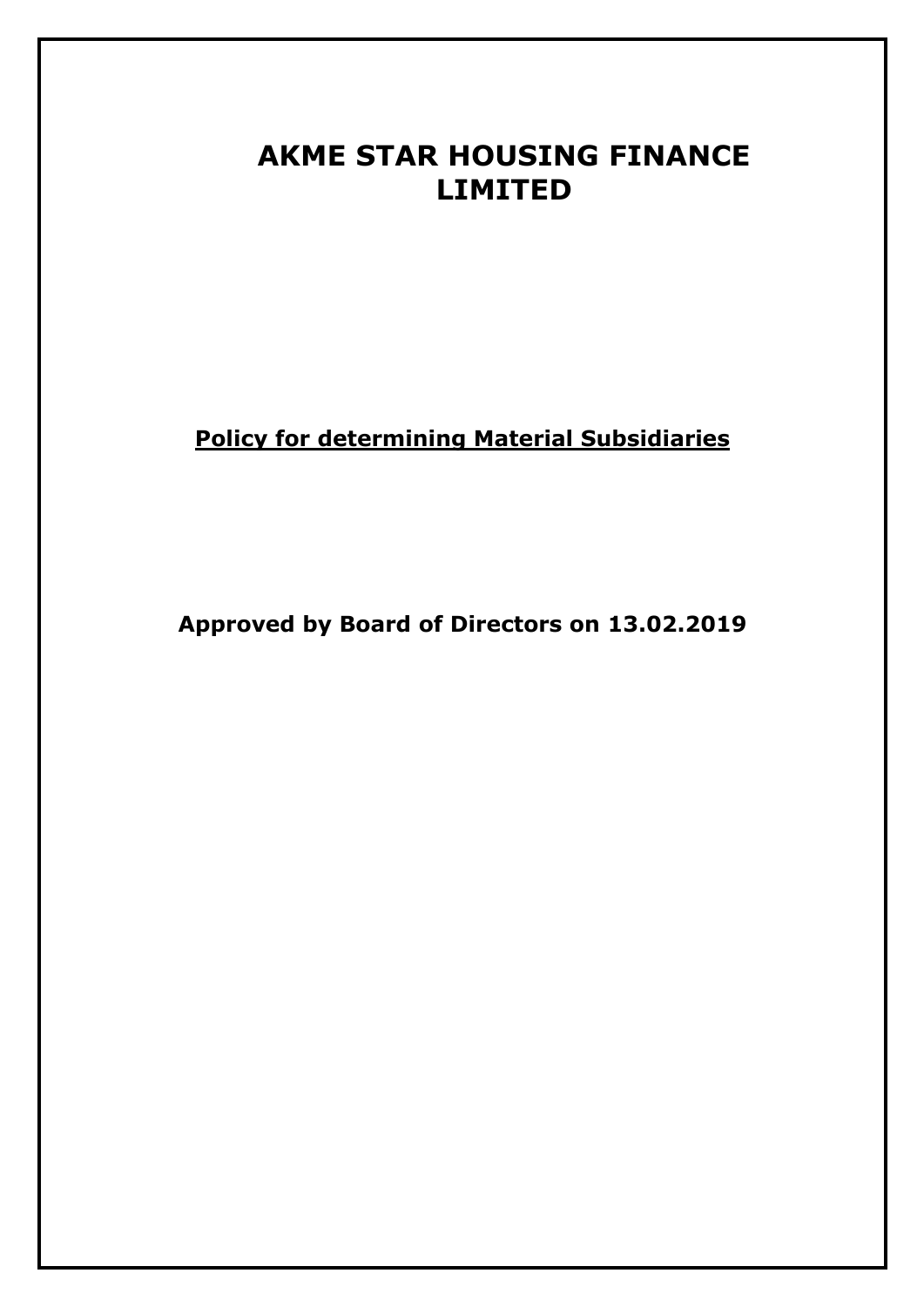# **Table of Contents**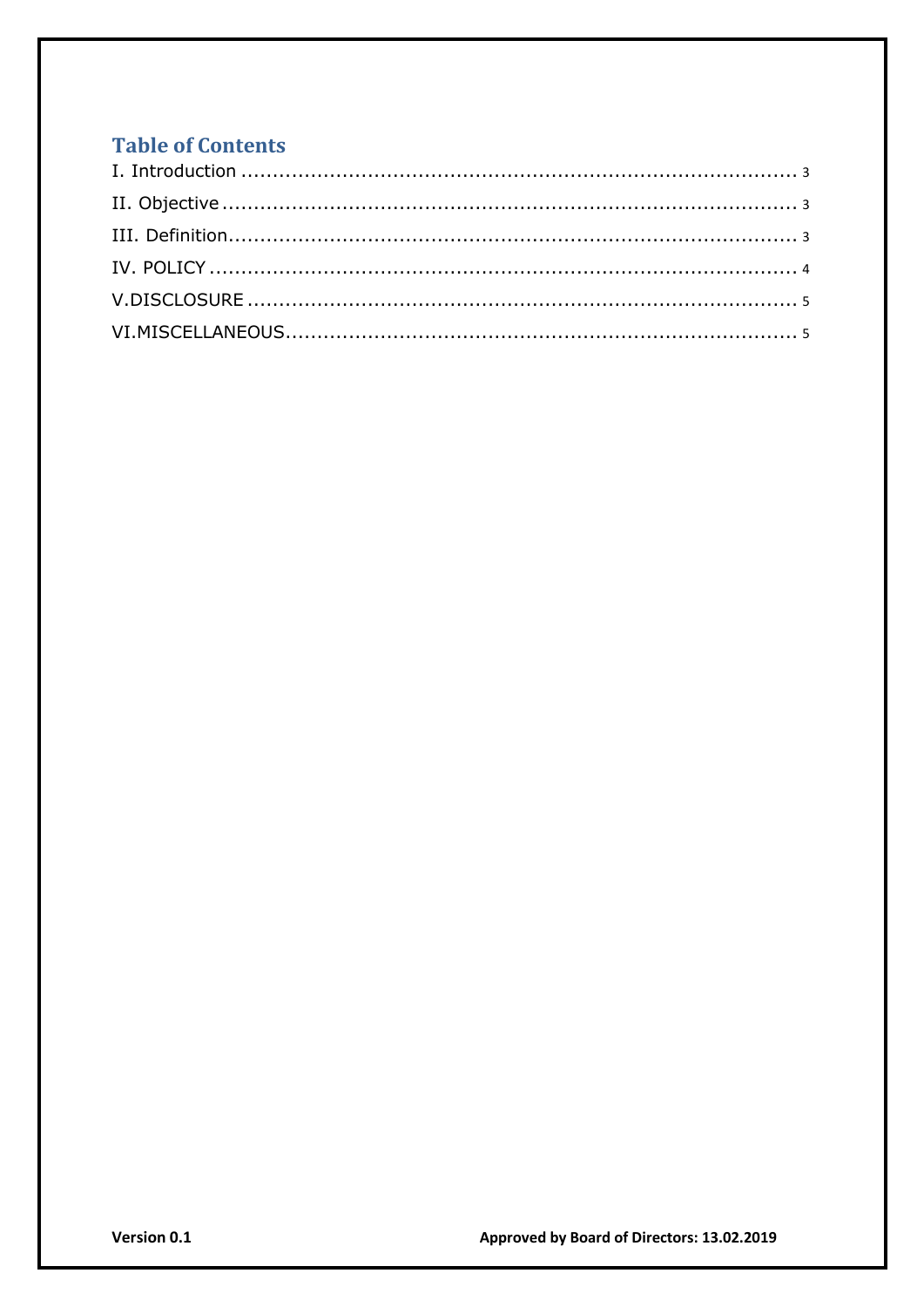## <span id="page-2-0"></span>**I. INTRODUCTION**

Regulation 16 and Regulation 24 of the SEBI (Listing Obligations and Disclosure Requirements) Regulations, 2015 extends certain principle of corporate governance for determining and governing to material subsidiaries of listed companies.

The Board of Directors (the "Board") of Akme Star housing Finance Limited (the "Company") has adopted the policy and procedures with regard to determination of Material Subsidiaries as defined below.

## **II. OBJECTIVE**

This Policy is framed in accordance with the requirement of Regulation 24 of the SEBI (Listing Obligations and Disclosure Requirements) Regulations, 2015 and is intended to determine the Material Subsidiary and/or Unlisted Subsidiary of the Company and to provide governance framework for such subsidiary companies.

#### **III. DEFINITION**

- 1. **"Act"** means Companies Act, 2013 & rules made thereunder.
- 2. **"Audit Committee or Committee"** means "Audit Committee" constituted by the Board of Directors of the Company, from time to time.
- 3. **"Board of Director" or "Board"** means the Board of Directors of Akme Star Housing Finance Limited, as constituted from time to time.
- 4. **"Company"** means a company incorporated under the Companies Act, 2013 or under any previous company law.
- 5. **"Holding Company"** means a holding company as defined in sub-section (46) of section 2 of the Companies Act, 2013;
- 6. **"Independent Director"** means a director of the Company, not being a whole time director and who is neither a promoter nor belongs to the promoter group of the Company and who satisfies other criteria for independence under the Companies Act, 2013 and the SEBI (Listing Obligations and Disclosure Requirements) Regulations, 2015.
- 7. **"Material Unlisted subsidiary"** means an unlisted subsidiary, incorporated in India, whose income or net worth exceeds 20% of the consolidated income or net worth respectively, of the listed holding company and its subsidiaries in the immediately preceding accounting year.
- 8. **"Material Subsidiary"** means a subsidiary in which the investment of the company exceeds 20% of its consolidated net worth as per the audited balance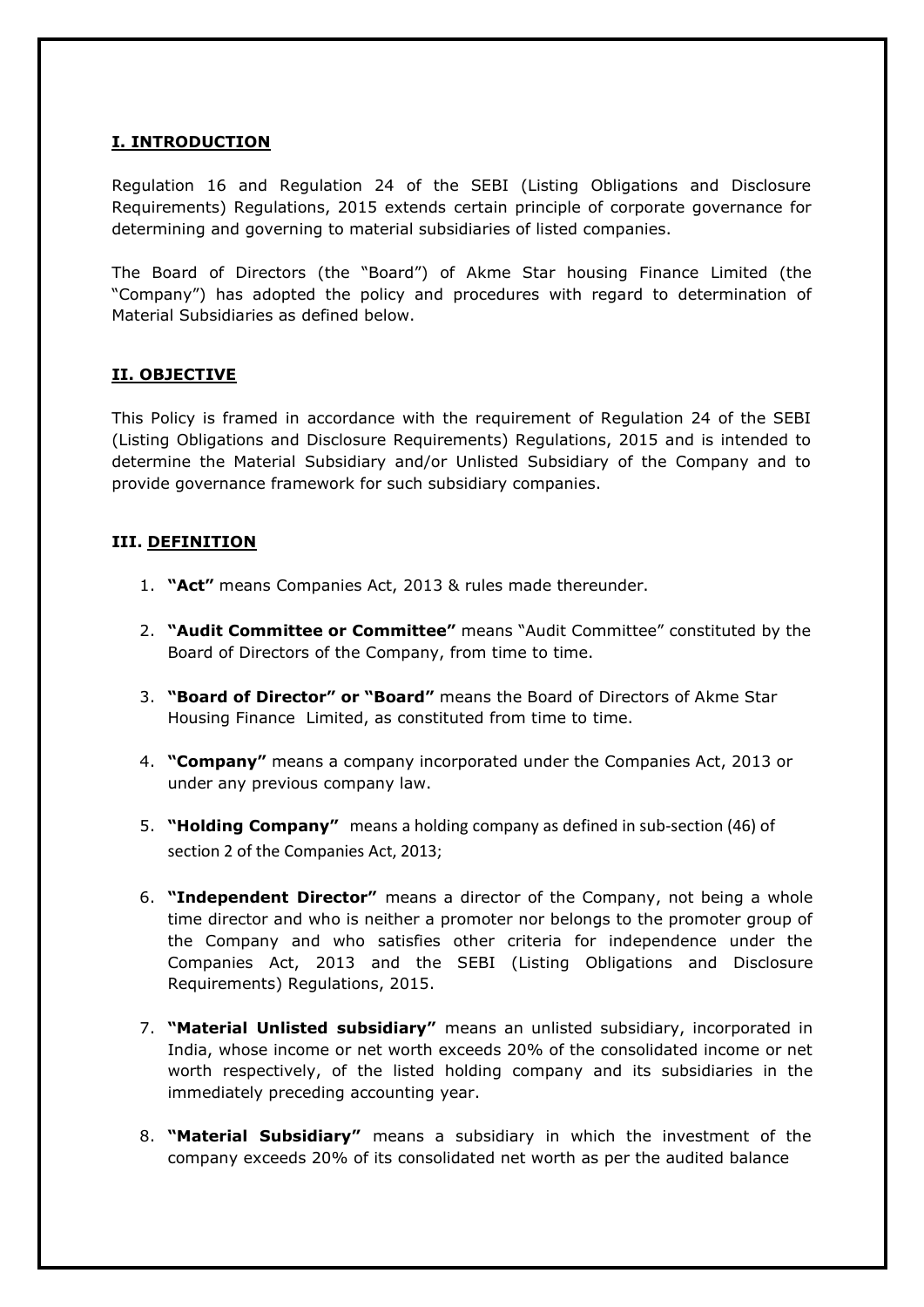<span id="page-3-0"></span>sheet of the previous financial year or if the subsidiary has generated 20% of the consolidated income of the company during the previous financial year.

- 9. **"Policy"** means Policy for determining Material Subsidiaries.
- 10. **"Subsidiary Company" or "Subsidiary"** means a subsidiary as defined under subsection (87) of section 2 of the Companies Act, 2013.
- 11. **"Significant transaction or arrangement"** shall mean any individual transaction or arrangement that exceeds or is likely to exceed 10% of the total revenues or total expenses or total assets or total liabilities, as the case may be, of the unlisted subsidiary for the immediately preceding accounting year.

All the words and expressions used in this Policy, unless defined hereafter, shall have meaning respectively assigned to them under the Listing Regulations and in the absence of its definition or explanation therein, as per the Companies Act, 2013 ("Act") and the Rules , Notifications and Circulars made/issued thereunder, as amended, from time to time.

#### **IV. POLICY**

i. At least one Independent Director of the Company shall be a director on the Board of the Material Non-Listed Indian Subsidiary Company.

ii. The Audit Committee of the Board of the Company shall review the financial statements, in particular, the investments made by the unlisted Subsidiary on an annual basis.

iii. The Minutes of the meetings of the Board of Directors of the unlisted Subsidiary shall be placed before the Board of the Company on regular interval.

iv. The management should periodically bring to the attention of the Board of Directors of the Company, a statement of all Significant Transactions and Arrangements entered into by the unlisted Subsidiary.

v. The Company, without the prior approval of the members by special resolution as prescribed under Regulation 24 of the SEBI (Listing Obligations and Disclosure Requirements) Regulations, 2015, shall not:

a) Dispose shares in the Material Subsidiary that reduces its shareholding (either on its own or together with other subsidiaries) to less than 50%; or

b) Cease the exercise of control over the Material Subsidiary; or

c) Sell, dispose of or lease the assets amounting to more than 20% of the assets of the Material Subsidiary on an aggregate basis during an accounting year; Except in cases where such divestment, sale, disposal, lease as the case may be is made under a scheme of arrangement duly approved by the Court /Tribunal.